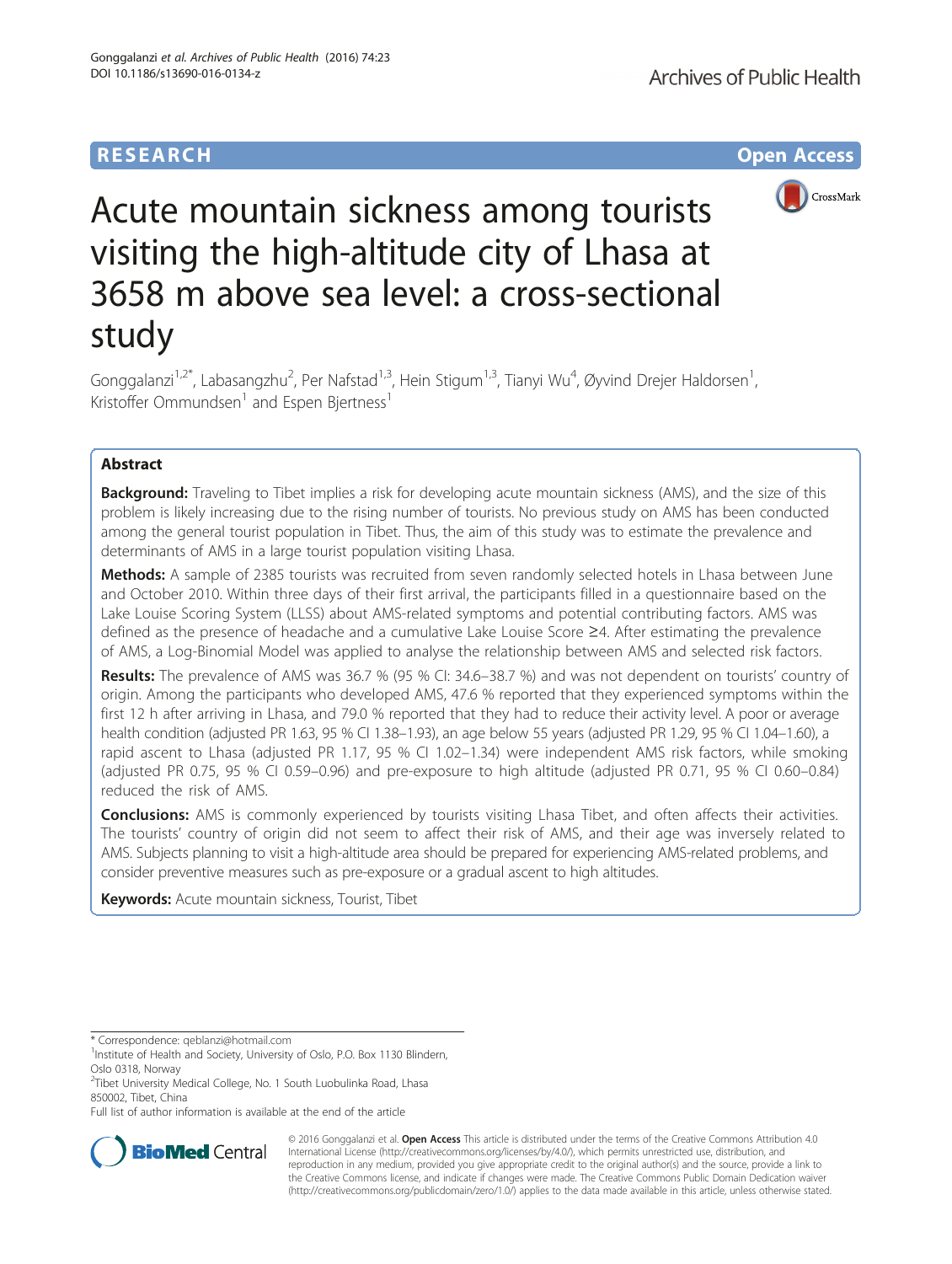# Background

Since the opening of the world's highest plateau railway (The Qinghai-Tibet Railway) to Lhasa in 2006, the number of tourists visiting Tibet has increased sharply from 2.5 million in 2006 to more than 15 million visitors in 2014 [[1\]](#page-6-0). Tourism revenue accounted for over 20 % of the region's gross domestic product (GDP) in 2014 [\[1](#page-6-0)]. Tourists travelling to Tibet from low-altitude areas have the potential risk of developing acute mountain sickness (AMS) during the first few days due to exposure to hypobaric hypoxia environment at high altitude [\[2](#page-6-0)]. AMS is usually characterized by symptoms of headache, dizziness, vomiting, anorexia, fatigue and insomnia after arrival at high altitudes [[3\]](#page-6-0). In some serious cases, AMS can progress to life-threatening high-altitude cerebral edema (HACE) or high-altitude pulmonary edema (HAPE) [\[4\]](#page-6-0). The prevalence of AMS after ascending to high altitude has been reported to vary between 9 and 84 % [[5](#page-6-0)–[9\]](#page-6-0). There are few places where large numbers of ordinary tourists can easily and rapidly reach altitudes as high as in Lhasa (3658 m above sea level). A recent study reported that 51 % of construction workers experienced AMS upon first-time exposure to high altitude on the Qinghai-Tibet railroad route [[10\]](#page-6-0). In addition, 57 % of army recruits who travel from the lowlands to Lhasa by air developed AMS [[11\]](#page-6-0). These studies were carried out in quite homogenous populations, primarily consisting of young participants in presumably good health, which is probably different from what one would expect to be the case among ordinary tourists visiting Lhasa nowadays. Data on AMS among ordinary tourists is scarce. More knowledge about AMS among tourists travelling to high altitude could be important for persons planning to go there, as well as for professionals taking care of them both before and after arrival at such altitudes. The present study aimed to estimate the prevalence of AMS and to identify the determinants for developing AMS in an adult population of ordinary tourists visiting Lhasa Tibet China.

### Methods

# Ethics

The Ministry of Health and the Tibet University Medical College in TAR approved the research. The study protocol was submitted to the Norwegian National Committee for Medical and Health Research Ethics, which found the study unnecessary to undergo evaluation since the collected information was considered anonymous. Information about the details of the study was given on the first page of the questionnaire. The potential participants were also informed that the study was voluntarily and anonymous, and that they could refuse to participate without any negative consequences.

# Setting

The data collection was carried out in Lhasa, the capital city of the Tibet Autonomous Region (TAR). The elevation of Lhasa makes it one of the highest situated cities in the world [\[1](#page-6-0)]. Lhasa is a sacred city situated in the Himalayas and attractive for many types of tourists. There were 90 star-rated hotels and a few guest houses in Lhasa at the time of the data collection [\[12](#page-6-0)].

## Study samples

Nine hotels were randomly selected to participate in the study from a list covering all hotels in Lhasa which was given by the local tourism bureau. The management of the hotels were informed about the study and asked if they were willing to participate. All hotels agreed to participate, but the managers of two of the hotels decided to withdraw from the study when the data collection started. Thus, in seven hotels, tourists older than 15 years of age were invited to participate in the present study between 2 June and 31 October 2010. Receptionists from the selected hotels were given instructions in how to inform participants about the study, all aspects of the data collection as well as how to act in case study participants were in need of support for AMS related problems. Tourists received a questionnaire and instructions about the criteria needed for participation (age >15 years; classified as a tourist), and how to fill in information and return the questionnaire before leaving the hotel, depending on the duration of their stay at the hotel. This meant that the questionnaire was to be returned to the receptionist the third night after their arrival, or on the day when they checked out if the tourists planned to stay two nights or less. In total, 2385 tourists were invited to participate during the data collection period and all returned the questionnaire. It turned out that 106 of the tourists refused to participate, and handed in their questionnaire without information. The lack of an understanding Chinese and English and limited time were the main reasons for refusing to participate. Furthermore, 76 participants were excluded due to incomplete questionnaire information, non-tourist status or an age below 15 years, leaving 2203 participants (92.4 %) for the analyses.

# Variables

The questionnaire was tested in a pilot study in 2008, and a revised version was available for the current study in both Chinese and English. The questionnaire was designed to obtain data concerning age, gender, height, weight, altitude of permanent residence, nationality, education, type of transport to Lhasa (by plane, by train, by bus or by car), previous exposure to high altitude, prior history of high-altitude illness, the use of prophylactic medicine, smoking habits, awareness of altitude sickness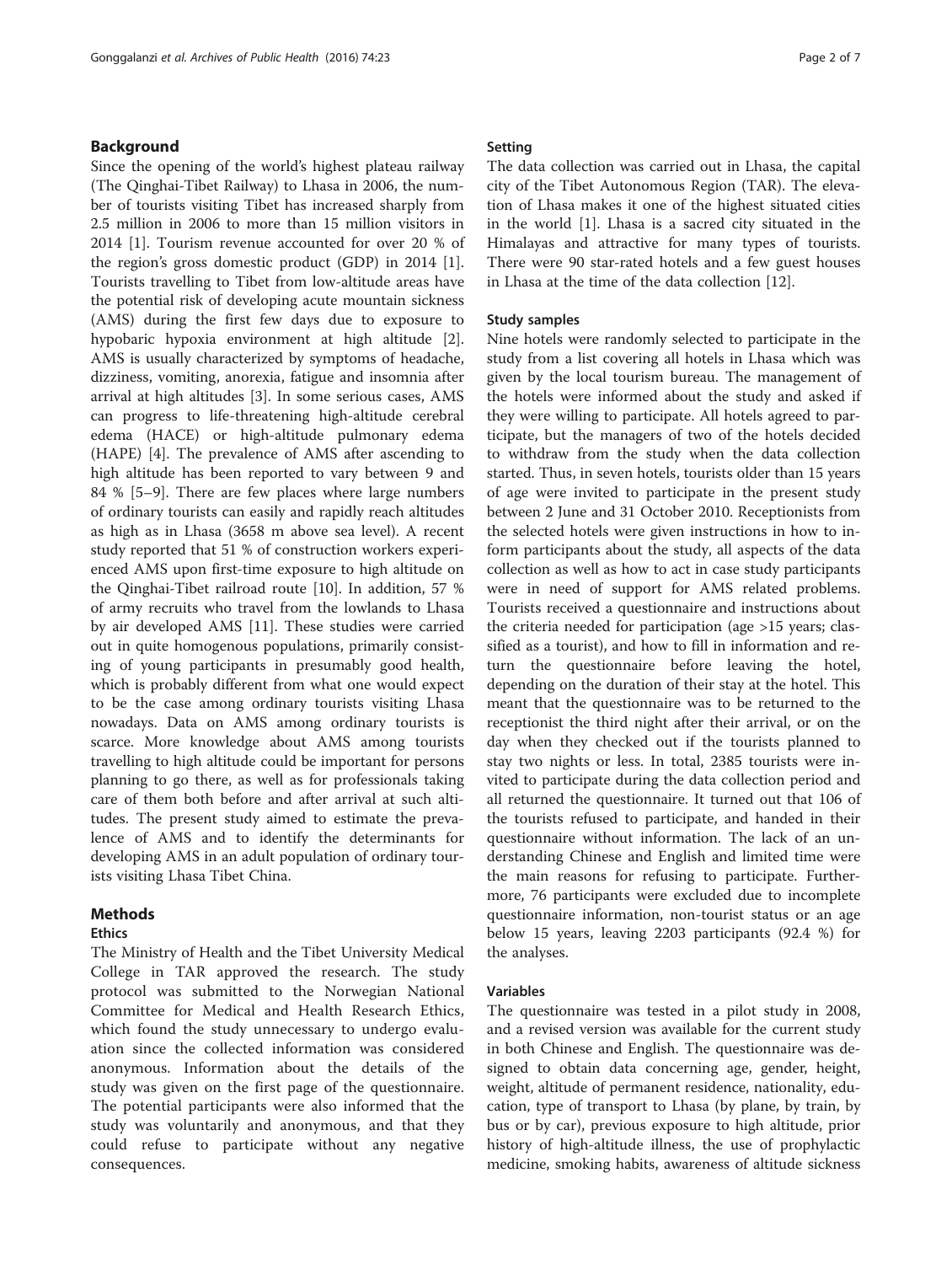and self-reported health condition. Body Mass Index (BMI) was calculated as body weight (kg) divided by height (m) squared. According to the World Health Organization (WHO), obesity was categorized by  $BMI \geq 30.00$ .

AMS was assessed by the Lake Louise Score System (LLSS) [[13\]](#page-6-0), which is based on the most frequent symptoms considered important for AMS: headache, dizziness, gastrointestinal distress (loss of appetite, nausea, or vomiting), lassitude or fatigue and insomnia [\[14](#page-6-0)]. Each item is scored by the subject on a scale between 0 and 3  $(0 = none, 1 = mild, 2 = moderate, 3 = severe)$ . Single item scores are added up, with the total scores ranging from a minimum of 0 to a maximum of 15. Headaches have been recognized as a key symptom of AMS by previous researchers [\[15](#page-6-0)–[17\]](#page-6-0). AMS was defined as the presence of a headache, at least one other symptom and a total LLS ≥4 [\[14](#page-6-0)].

#### Statistical analysis

The Log-Binomial Model was applied to analyse the relationship between AMS and selected risk factors. The crude and adjusted prevalence ratio (PR) was computed with 95 % confidence intervals (Cl), level of statistical significance was set at  $p < 0.05$ . The analyses were carried out using SPSS (Statistical Package for Social Sciences, Version 22 for Windows. SPSS Inc. Chicago, USA, 2010).

#### Results

#### Population characterization

The participants originated from 48 different countries. The largest group was from China (46.9 %), followed by the Netherlands (6.3 %), the US (5.8 %), Germany (4.8 %), France (3.7 %) and the United Kingdom (3.7 %). Population characteristics are given in Table [1](#page-3-0), and there was an approximately equal representation of men and women, and the mean age was  $37.2 \pm 14.4$  years (range 15–81 years). Most of the tourists were non-obese, lived at low altitudes, non-smokers and considered themselves to be in good health. Almost half of the participants took prophylactic medicine. Among them, 72.6 % took Rhodiola or other Chinese medicine, 25.3 % used acetazolamide or diamox and 2.1 % used steroids or nifedipin. More than one-third of the participants reported previous AMS symptoms, and 25.6 % had been exposed to high altitudes in the preceding three months. Some tourists reported to have diabetes mellitus ( $n = 30;1.4$  %), high blood pressure  $(n = 112, 5.3 \%)$ , cardio-vascular disease  $(n = 25; 1.2 \%)$  or lung diseases  $(n = 90; 4.3 \%)$ .

#### Acute mountain sickness

A total of 808 (36.7 %, CI: 34.6–38.7 %) subjects reached the standard of AMS with headache and a total  $LLS \geq 4$ .

Table [1](#page-3-0) also shows the prevalence of AMS in different subgroups of the population, as well as crude and adjusted prevalence ratios for the potential determinants of AMS. Different approaches of analyses yielded similar results: analyses based on including all determinants in the model, specific causal models for each of the variables and models that only included variables that were statistically significantly related to AMS in the crude analyses. Only results from the first approach are reported in the present study, and we did not find any substantial differences in AMS prevalence between Chinese and other nationalities. Further stratification into participants from Asia, Europe, America and Oceania did not show a substantial variation in AMS prevalence either. Moreover, we did not find contrasts in prevalences of AMS between users and none users of prophylactic medicine. That was also the case for subgroups of participants who used Rhodiola, acetazolamide, steroids and nifedipin (results not given). In the fully adjusted model, the factors that remained statistically significantly associated with a higher risk of AMS were a poor or average health condition, no pre-exposure to high altitude, an age below 55 years, being a non-smoker and arrival in Lhasa by air.

A total of 1808 participants (82.1 %) reported at least one of the recorded symptoms. Fatigue was the most frequently reported symptom, followed by headache, insomnia, dizziness and gastrointestinal symptoms (Fig. [1](#page-4-0)). The mean overall AMS scores were  $3.34 \pm 2.63$ . In subgroups among those both with and without AMS, the mean scores differed significantly ( $p < 0.05$ ), 5.94 ± 1.92 and  $1.68 \pm 1.40$ , respectively. In 30.5 % of participants, the onset of AMS symptoms started as early as on the journey to Lhasa, while in 47.6 % of participants the symptoms started within the first 12 h after arrival and in 21.9 % after 12 h. Furthermore, 21.0 % of the participants with AMS did not reduce their physical activity and 74.0 % had a moderate activity reduction, while 5.0 % chose to rest in bed because of symptoms. A total of 282 participants reported to have sought help or advice for AMS. Among them, 150 (53.2 %) got help from their tour companions or local friends, 92 (32.6 %) went to local hospitals and 20 (7.1 %) received a visit by the local doctor. No cases of HACE or HAPE were reported among the participants during the three days follow up.

# **Discussion**

AMS defined as  $LLS \geq 4$  with headache was reported by 36.7 % of the participants. Fatigue, headache and insomnia were the three most commonly reported AMS related symptoms (66.8, 60.4 and 56.3 %, respectively). Tourists who reported to not be in a good health condition, to have no pre-exposure at high altitude in the preceding three months, to be younger than 55 years of age, to be a non-smoker and to have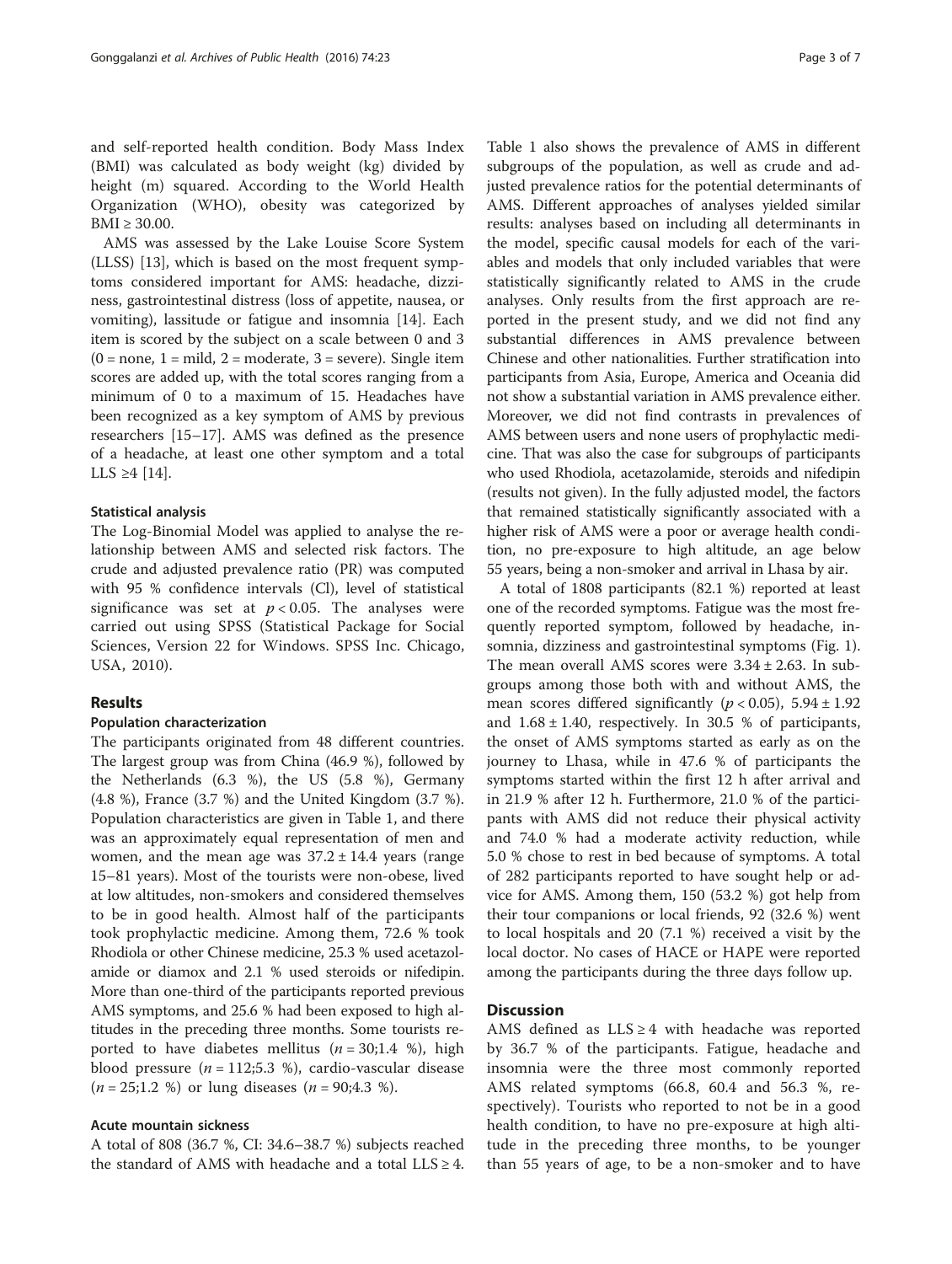| Characteristics                        | $\hbox{N}$ | $AMS+$     | Crude PR         | Adjusted PR*     |
|----------------------------------------|------------|------------|------------------|------------------|
|                                        |            | N (%)      | (95 % CI)        | (95 % CI)        |
| Gender                                 |            |            |                  |                  |
| Female                                 | 1072       | 387 (36.1) | $\mathbf{1}$     | 1                |
| Male                                   | 1103       | 461 (41.8) | 1.16 (1.04,1.29) | 1.08 (0.94,1.23) |
| Age                                    |            |            |                  |                  |
| $\geq$ 55 years                        | 360        | 116 (32.2) | $\mathbf{1}$     | 1                |
| $<$ 55 years                           | 1796       | 722 (40.2) | 1.25 (1.06,1.46) | 1.29 (1.04,1.60) |
| Obesity                                |            |            |                  |                  |
| No                                     | 2015       | 787 (39.1) | $\mathbf{1}$     | $\mathbf{1}$     |
| Yes                                    | 119        | 48 (40.3)  | 1.03 (0.82,1.29) | 1.02 (0.76,1.37) |
| Nationality                            |            |            |                  |                  |
| Chinese                                | 1018       | 401 (39.4) | $\mathbf{1}$     | 1                |
| Other nationalities                    | 1162       | 447 (38.5) | 0.98 (0.88,1.09) | 0.92 (0.78,1.08) |
| Altitude of permanent residence/home   |            |            |                  |                  |
| 2000 m or higher (>6500 ft)            | 111        | 37 (33.3)  | $\mathbf{1}$     | 1                |
| Below 2000 m (<6500 ft)                | 1994       | 784 (39.3) | 1.18 (0.90,1.54) | 1.06 (0.76,1.49) |
| Education                              |            |            |                  |                  |
| College or higher                      | 1766       | 701 (39.7) | $\mathbf{1}$     | 1                |
| High school or lower                   | 361        | 130 (36.0) | 1.10 (0.95,1.28) | 1.11 (0.92,1.33) |
| Smoking                                |            |            |                  |                  |
| $\rm No$                               | 1849       | 742 (40.1) | $\mathbf{1}$     | 1                |
| Yes                                    | 251        | 83 (33.1)  | 0.76 (0.63,0.92) | 0.75 (0.59,0.96) |
| Transportation                         |            |            |                  |                  |
| Not by air                             | 1138       | 409 (35.9) | $\mathbf{1}$     | 1                |
| By air                                 | 1022       | 435 (42.6) | 1.18 (1.07,1.32) | 1.17 (1.02,1.34) |
| Health condition                       |            |            |                  |                  |
| Good health                            | 1904       | 710 (37.3) | $\mathbf{1}$     | 1                |
| Poor or average health                 | 197        | 117 (59.4) | 1.59 (1.40,1.81) | 1.63 (1.38,1.93) |
| Previous AMS symptoms                  |            |            |                  |                  |
| $\rm No$                               | 1011       | 361 (35.7) | $\mathbf{1}$     | 1                |
| Yes                                    | 590        | 221 (37.5) | 1.05 (0.92,1.20) | 1.10 (0.96,1.26) |
| Awareness of AMS                       |            |            |                  |                  |
| No                                     | 248        | 92 (37.1)  | $\mathbf{1}$     | 1                |
| Yes                                    | 1851       | 732 (39.5) | 0.94(0.79,1.11)  | 1.02 (0.83,1.27) |
| Pre-exposure in the preceding 3 months |            |            |                  |                  |
| No                                     | 1609       | 695 (43.2) | $\mathbf{1}$     | 1                |
| Yes                                    | 552        | 148 (26.8) | 0.62 (0.54,0.72) | 0.71 (0.60,0.84) |
| Use of prophylactic                    |            |            |                  |                  |
| No                                     | 1116       | 416 (37.3) | $\mathbf{1}$     | 1                |
| Yes                                    | 965        | 399 (41.3) | 1.11 (1.00,1.24) | 1.05 (0.92,1.20) |

<span id="page-3-0"></span>

| Table 1 Characteristics, prevalence and risk factors of acute mountain sickness among tourists above 15 years of age arriving in |  |  |  |
|----------------------------------------------------------------------------------------------------------------------------------|--|--|--|
| Lhasa, Tibet, China between June and October 2010                                                                                |  |  |  |

\*Adjusted for all variables in the table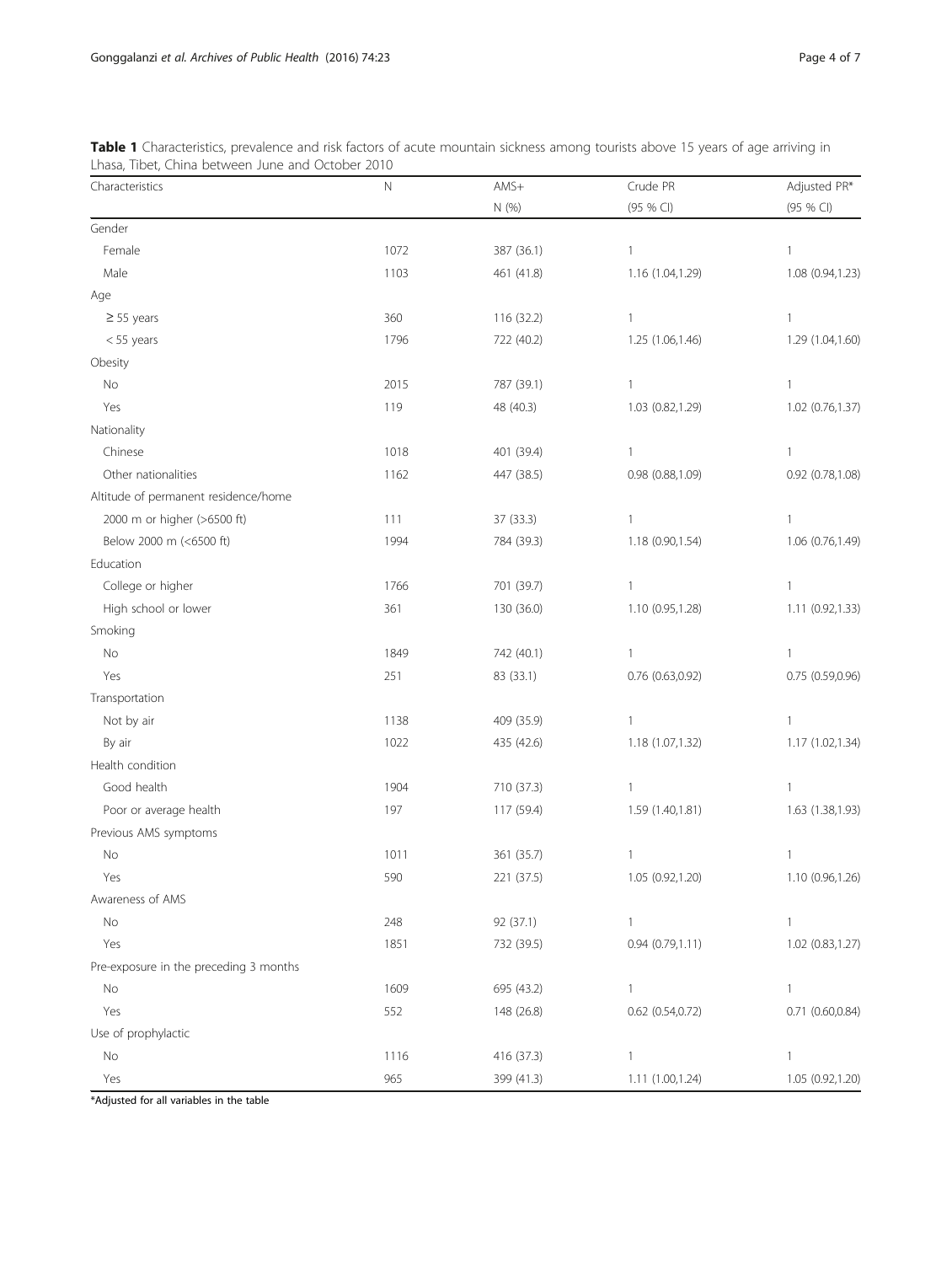<span id="page-4-0"></span>

ascended to high altitude by air were at increased risk of experiencing AMS.

To the best of our knowledge, no other study has addressed the prevalence and risk factors of AMS in a large population of ordinary tourists arriving at an altitude as high as that in Lhasa. Characteristics of tourists visiting Lhasa will most likely change over time. We believe that the current study population resembled the typical recreational tourists to Tibet during the data collection period. The population showed a broad variation in characteristics that might influence their risk of developing AMS.

AMS was definitely a common problem among the study participants. Previous studies have reported both a higher and lower prevalence of AMS than our finding [[6, 18](#page-6-0)–[21\]](#page-6-0). Comparisons between studies are complicated by differences in population characteristics [\[20](#page-6-0)], altitude reached [[6\]](#page-6-0) and AMS definitions [[18](#page-6-0)]. The current AMS prevalence is lower than what was reported in two other studies from Tibet, including one among tourists (42.3 %) visiting the Namtso Lake at 4718 m in Tibet [[22\]](#page-6-0) and one among construction workers (51 %) at Qinghai-Tibet altitudes up to 5000 m [[23\]](#page-6-0). The higher altitude in these two studies could explain the higher prevalence of AMS compared to our study. The prevalence in our study was clearly higher than in a study carried out among tourists (28 %) in La Paz Bolivia at a similar altitude (3630 m) as that of Lhasa, even if we used a stricter definition of AMS [\[24](#page-6-0)]. However, that study consisted of only 32 participants, and AMS was measured immediately after arrival at high altitude. Several studies have been conducted among trekkers and mountaineers [[8](#page-6-0), [18, 20, 25](#page-6-0), [26\]](#page-6-0) with varying results. For example, one study showed a prevalence of 34 % in mountaineers in the Alps [[8\]](#page-6-0), which is quite comparable to our findings, while another study reported a prevalence of 10 % in trekkers in the Nepali Himalaya [\[18\]](#page-6-0). Overall, we believe that the prevalence found in this study is of an expected size compared with earlier studies if we attempt to take into account the differences in study populations, the altitude reached and the disease definition.

The unique culture and sacred places in Lhasa may motivate a variety of tourists to go there. Based on our observations, we cannot conclude that a population consisting of ordinary tourists has a substantially higher risk of AMS than more selected groups, even if there is reason to believe that such a population is less healthy and less physically fit compared to trekkers [\[11](#page-6-0)], mountaineers [\[25\]](#page-6-0) and construction workers [\[10](#page-6-0)]. Our findings support the idea that AMS symptoms typically appear within the first 12 h after arrival at high altitude [[3, 27](#page-6-0), [28\]](#page-6-0), and that people from different countries have a similar risk of developing AMS. In the present study, fatigue was the most frequently reported symptom of AMS, followed by headaches and sleep disorders. This is somewhat inconsistent with some earlier studies [\[16](#page-6-0), [28](#page-6-0), [29](#page-6-0)] that reported headaches and sleep disorders to be more common than fatigue. However, all these symptoms were common and most tourists have to expect some AMSrelated symptoms and a reduction of activity during the first days, in addition to a few who would also prefer to stay in bed.

A lack of pre-exposure and rapid ascent to high altitude have been linked to AMS in previous studies [[9, 11](#page-6-0), [30](#page-6-0)–[32](#page-6-0)]. For instance, Schneider and colleagues [[32\]](#page-6-0) reported that altitude exposure in the preceding two months reduces the risk of AMS. Hultgren and colleagues [[33](#page-6-0)] found climbers who visited the Himalayas annually had fewer symptoms and improved their physical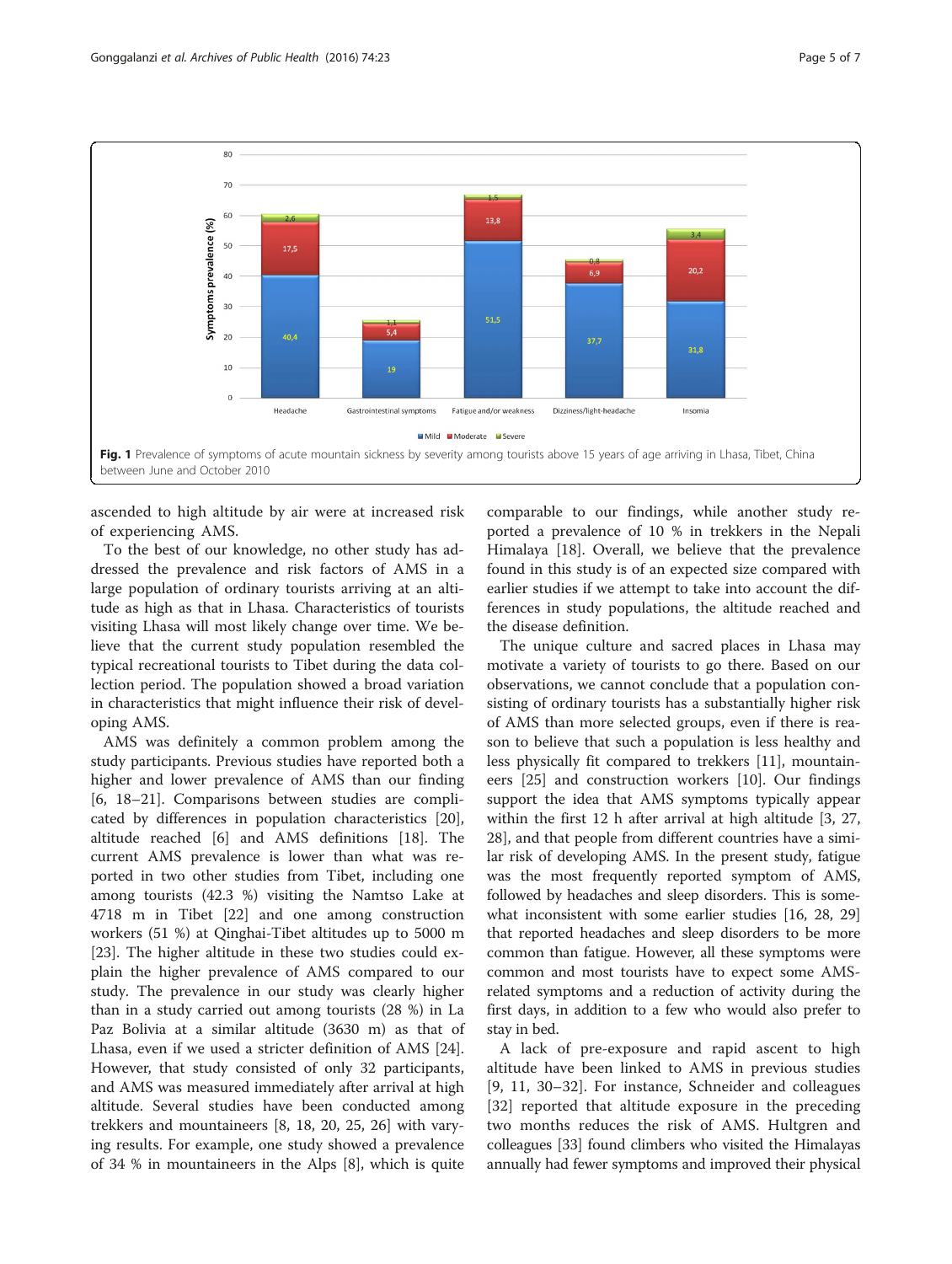performance compared with the first time they visited. Our findings corroborate with this, and indicate some degree of physiological acclimatization and residual benefit from high-altitude exposure during the last three months. Living at high altitude has also been found to protect against AMS [[6](#page-6-0), [34\]](#page-6-0). Only a small proportion of the participants in our study lived at an altitude above 2000 m. Even if the AMS prevalence was low within this group, a low statistical power made it difficult to draw firm conclusions based on our findings. Several studies have shown an increased risk of AMS with a rapid ascent to high altitude [\[2](#page-6-0), [3](#page-6-0), [9\]](#page-6-0). Murdoch and colleagues found the prevalence of AMS to be 84 % among tourists who flew directly to Shyangboche at the altitude of 3740 m compared with 61 % among those who walked up from altitudes under 3000 m to the same altitude [[9](#page-6-0)]. Our findings support this idea, as persons arriving by plane reported more frequent AMS than others. It is a possibility that the chosen transport to high altitude is related to a person's risk of developing AMS. We have attempted to address this by adjusting for an awareness of AMS and previous experience of AMS in the analyses. A further selection effect would probably lead to an underestimation of the effect of rapid ascent.

The impact of health conditions on the development of AMS is of importance for individual's decisions to travel to high altitude, though the answer to this question is unclear [[6](#page-6-0), [14](#page-6-0), [31](#page-6-0)]. The prevalence of AMS was similar between those with and without diseases such as lung disease and cardio-vascular disease. This observation is in accordance with previous studies (18, 28, 29). On the other hand, we found that those who reported not being in good health had a higher risk of AMS. This seeming inconsistency could be explained by subjective reports of health condition by participants. Although smoking is generally considered harmful to health, studies have not always confirmed this [\[35](#page-6-0), [36](#page-6-0)]. For example, Wu and colleagues [[35\]](#page-6-0) found that an 11 % decrease in the prevalence of AMS in smokers compared with nonsmokers, whereas Song and colleagues [[36](#page-6-0)] found that the prevalence of AMS was lower in smokers than in non-smokers. Our finding is in agreement with these studies. The potential explanation could be that smoking contributes to a reduction in nitric oxide (NO) [\[36\]](#page-6-0), and it has been speculated that reduced NO levels may protect smokers from some AMS related symptoms [\[35](#page-6-0)]. However, this phenomenon would probably only last for a short period and perhaps reduce long-term adaptation to high altitude [[35](#page-6-0)].

Reports on the effect of gender on AMS have been mixed and inconclusive [\[28](#page-6-0), [37\]](#page-6-0), as we did not find any indication of gender differences with AMS. Some previous studies conducted among Himalayan trekkers [\[38](#page-6-0)], conference attendees [[6\]](#page-6-0) and mountaineers [\[8](#page-6-0)] have

reported that age was inversely correlated with AMS. Our findings corroborate with this. One theory [[39](#page-6-0)] about the relationship between age and susceptibility to AMS is that there are age-dependent differences in intracranial and intraspinal cerebrospinal fluid capacity [[40\]](#page-6-0). Old people with a larger ratio of cranial cerebrospinal fluid to brain volume results in them being better able to compensate for brain swelling by a displacement of cerebrospinal fluid, and are less likely to suffer from AMS than young people with a lower ratio [[40](#page-6-0)].

Since there were only a few other accommodations or guest houses for tourists that were not on the tourist bureau's list, we have recruited participants from randomly selected hotels that represent the absolute majority of the places where tourists can stay in Lhasa. Most of the tourists who were invited to participate in the present study were willing to give the information that was asked for. We do not see strong reasons as to why AMS prevalence should be over- or underestimated in the study population. A more general problem with all such surveys is the potential selection mechanisms for the visiting populations, which could influence prevalence of AMS and associations between exposure and AMS. For example, it seems reasonable that people's decision not to go high could be affected by a previously bad experience with AMS. We believe that our finding of no negative effect of a former experience with AMS could have been caused by self-selection. Such selection processes could also affect other associations. It could be that people in old age, people who do not take prophylactic medicine, people with diseases, as well as smokers who decide to go high are a "healthy" part of that exposure group, and that such characteristics may change over time and between populations. Consistency in findings between different study populations with different characteristics would be of help. However, there are reasons for expecting differences between studies, so to draw general causal claims from these types of studies is therefore challenging. As a consequence, we believe that our findings reflect conditions and relations among tourists in Tibet recently, and if these findings corroborate well with results from similar studies carried out elsewhere, one could expand the interpretation of the findings.

# Conclusion

AMS and AMS-related symptoms in tourists travelling to Lhasa are common, and tourists often need to reduce their activities during the first days of their stay. Symptoms typically start within the first 12 h after arriving. Associations between risk factors and AMS could be affected by self-selection in these types of studies. Age was inversely related to AMS, while country of origin, gender and reports of suffering from a chronic disease did not seem to be predictors of AMS. Subjects planning to visit